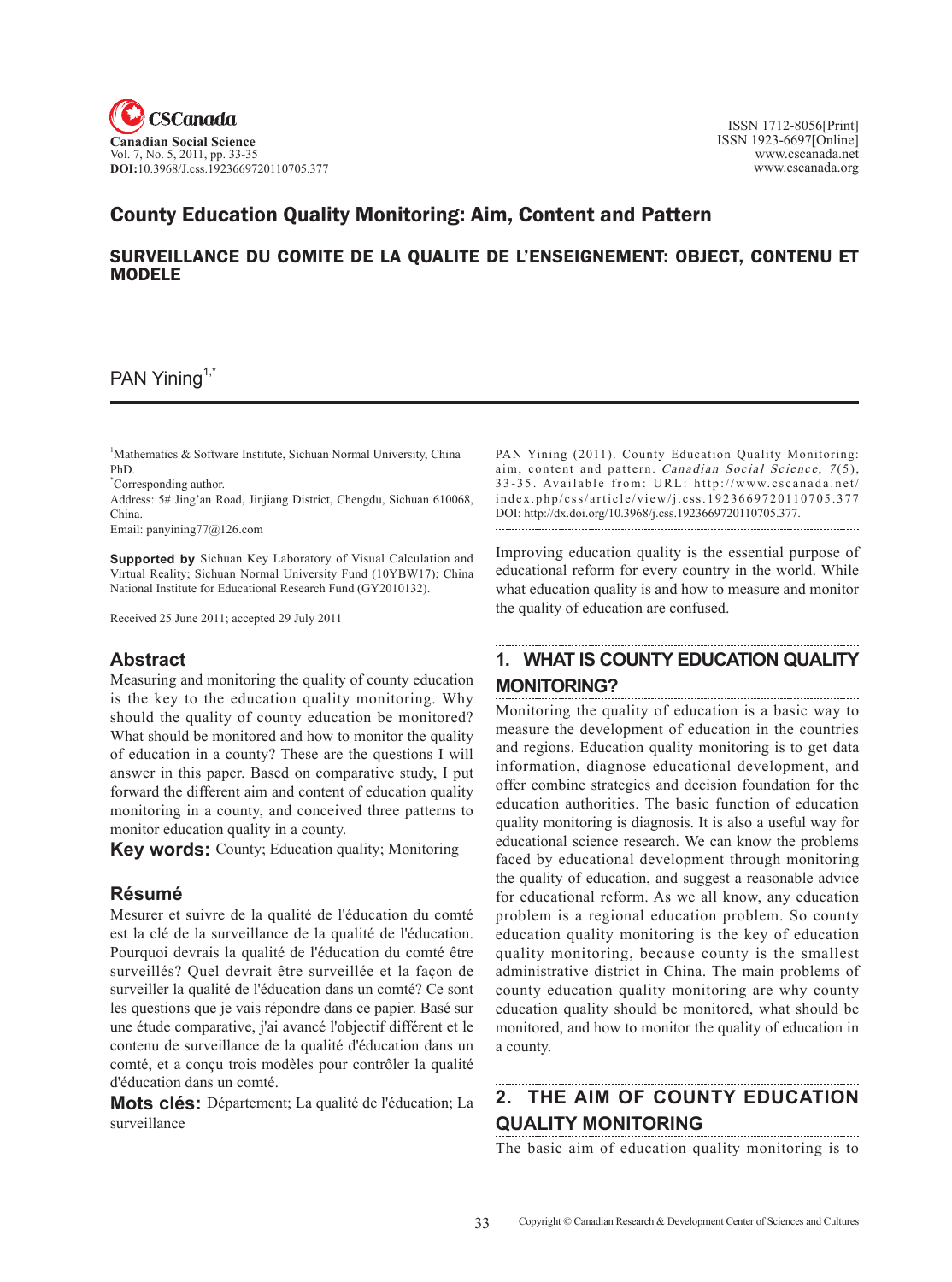diagnose educational development, and suggest how to solve the problems faced by educational development. The OECD (Organization for Economic Co-operation and Development) Programme for International Student Assessment (PISA), created in 1997, represents a commitment by the governments of OECD member countries to monitor the outcomes of education systems in terms of student achievement. The IEA (International Association for the Evaluation of Educational Achievement) Trends in International Mathematics and Science Study (TIMSS) is to provide comparative information about educational achievement across countries to improve teaching and learning in mathematics and science.

By all appearances, the basic aim of education quality monitoring is the same in a country and in a county. While educational development has its characteristics in a county, for example, the educational scale is smaller, and the problems of educational development are similar in a county. Consequently, the method to monitor the quality of education in a county is different from that in a country. We can monitor every school, even every student in the same grade in a county, but we can only monitor samples in a country. Of course, we sometimes collect information from a sample when monitoring students' some capabilities in a county. Because of the characteristics, the aims of county education quality monitoring are different from that of country education quality monitoring, and these aims are more microcosmic and comprehensive.

County education quality monitoring includes three aims. For administrative department in charge of education, the aim is to learn about educational development, find out the problems faced by educational development, and provide scientific evidence and reasonable suggestion for educational reform in the county. For school, the aim is to learn out the school's contribution to the students' development, find out the problems faced by school, and provide scientific evidence for school-level assessment, the reform of teaching and school management. For teacher and student, the aim is to learn about the development of student and correlative factor, and tell them how to improve the teaching and learning method.

### **3. The content of county education quality monitoring**

The content of county education quality monitoring is decided by the understanding of education quality. The content of education quality monitoring is different in different countries of the world because of the different understanding of education quality. Only the key subjects such as reading and mathematics etc. are monitored in Australia while the education quality monitoring in American comprises reading, mathematics, science, writing, U.S. history, citizen, geography and arts. The education quality monitoring comprises not only students' academic achievement but also their background information such as gender, age, race and the parents' education background etc. The educational assessment in Finland is not based on subjects. The subject ability is decomposed into cognitive skill and affective control skill. The former comprises language, understanding of amount, concept of culture, logic inference, learning skills and so on, and the latter comprises insisting and adjusting learning etc. The OECD PISA comprises reading, mathematics and science, the key aim is to monitor the students ability for survive in the future society. The IEA TIMSS assesses the fourth- and eighth-grade students' mathematics and science achievement. Different from PISA, TIMSS is more care about the school curriculum, and assess if the students reached the curriculum targets.

The education quality monitoring includes three levels, such as country level, region level and county level. The content of county education quality monitoring is different from that of country education quality monitoring. It is more comprehensive and detailed. The content of county education quality monitoring corresponds to its aims. For administrative department in charge of education, the content includes the educational development level, teaching conditions, education fund investment, degree of educational equilibrium etc. For school, the content of monitoring includes students' development level, teachers' professional development level, school management etc. For teacher and student, the content includes the students' academic achievement and the correlative factors, such as teaching strategy and students' background information.

## **4. The pattern of county education quality monitoring**

There are three patterns of education quality monitoring in the world. The first is to found a professional organization or committee which is independent of administrative department in charge of education and reports directly to the Congress or prime minister. The second pattern is the government entrusts a university or research institute to monitor the quality of education. And the third pattern is the administrative department in charge of education monitors the quality of education directly. The United States of America and the United Kingdom belong to the first pattern. The Commissioner of Education Statistics, who heads the National Center for Education Statistics in the U.S. Department of Education, is responsible by law for carrying out the NAEP project. The National Assessment Governing Board, appointed by the Secretary of Education but independent of the Department, sets policy for NAEP and is responsible for developing the framework and test specifications that serve as the blueprint for the assessments. Australia, New Zealand,